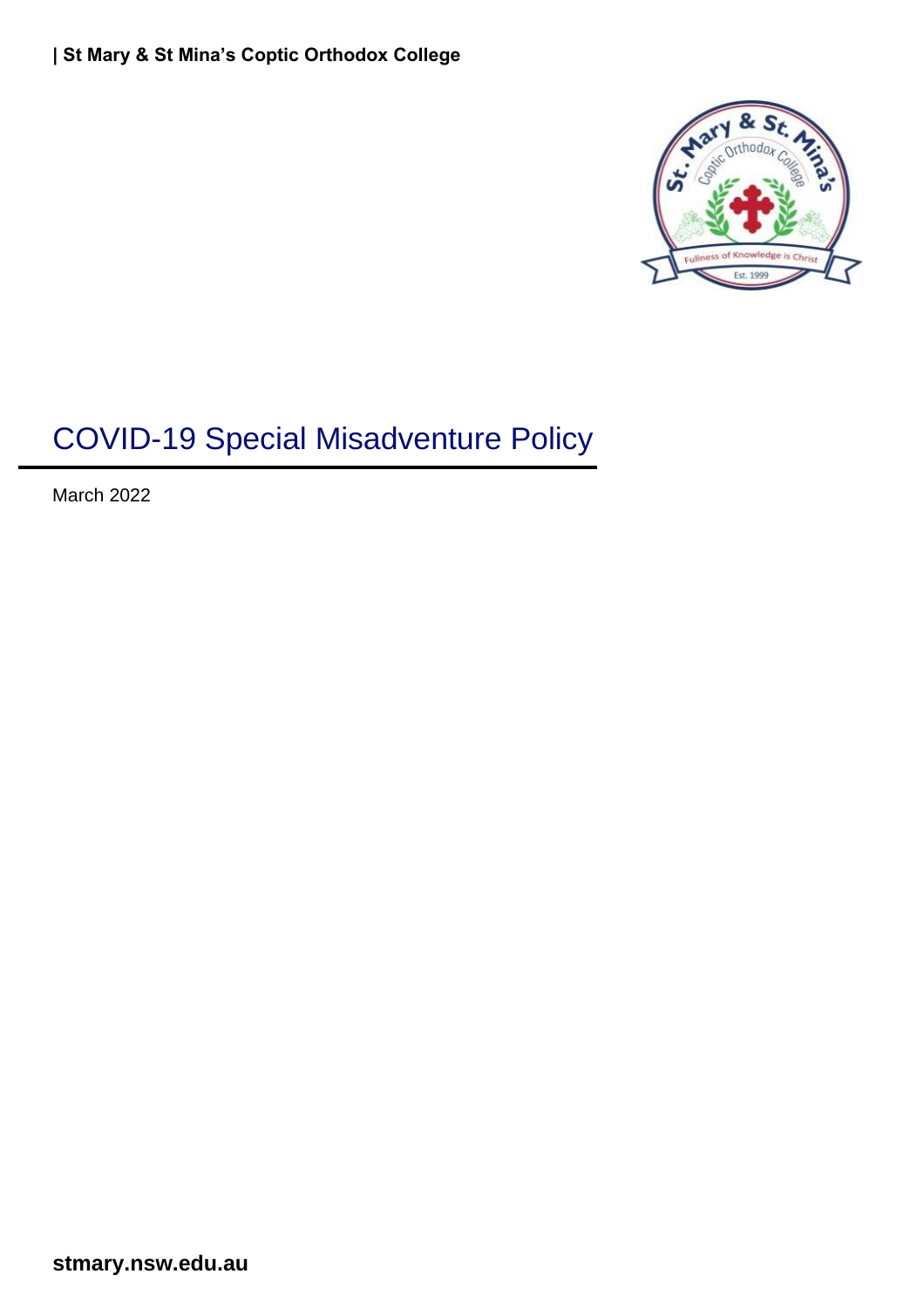| <b>VERSION HISTORY</b> |                        |                      |                                                     |                          |  |
|------------------------|------------------------|----------------------|-----------------------------------------------------|--------------------------|--|
| <b>VERSION</b>         | <b>APPROVED BY</b>     | <b>REVISION DATE</b> | <b>DESCRIPTION OF CHANGE</b>                        | <b>AUTHOR</b>            |  |
|                        | <b>Head of College</b> | 30.01.2022           | Initiation of COVID-19 Assessment Procedure         | Deputy Head of Secondary |  |
|                        | <b>Head of College</b> | 01.02.2022           | Revision of COVID-19 Special Misadventure<br>Policy | Deputy Head of Secondary |  |
| 3                      | <b>Head of College</b> | 19.02.2022           | Revision of COVID-19 Special Misadventure<br>Policy | Deputy Head of Secondary |  |
| 4                      | <b>Head of College</b> | 17.03.2022           | Revision of COVID-19 Special Misadventure<br>Policy | Deputy Head of Secondary |  |

\*Next review of procedure to take place in December 2022 by Deputy Head of Secondary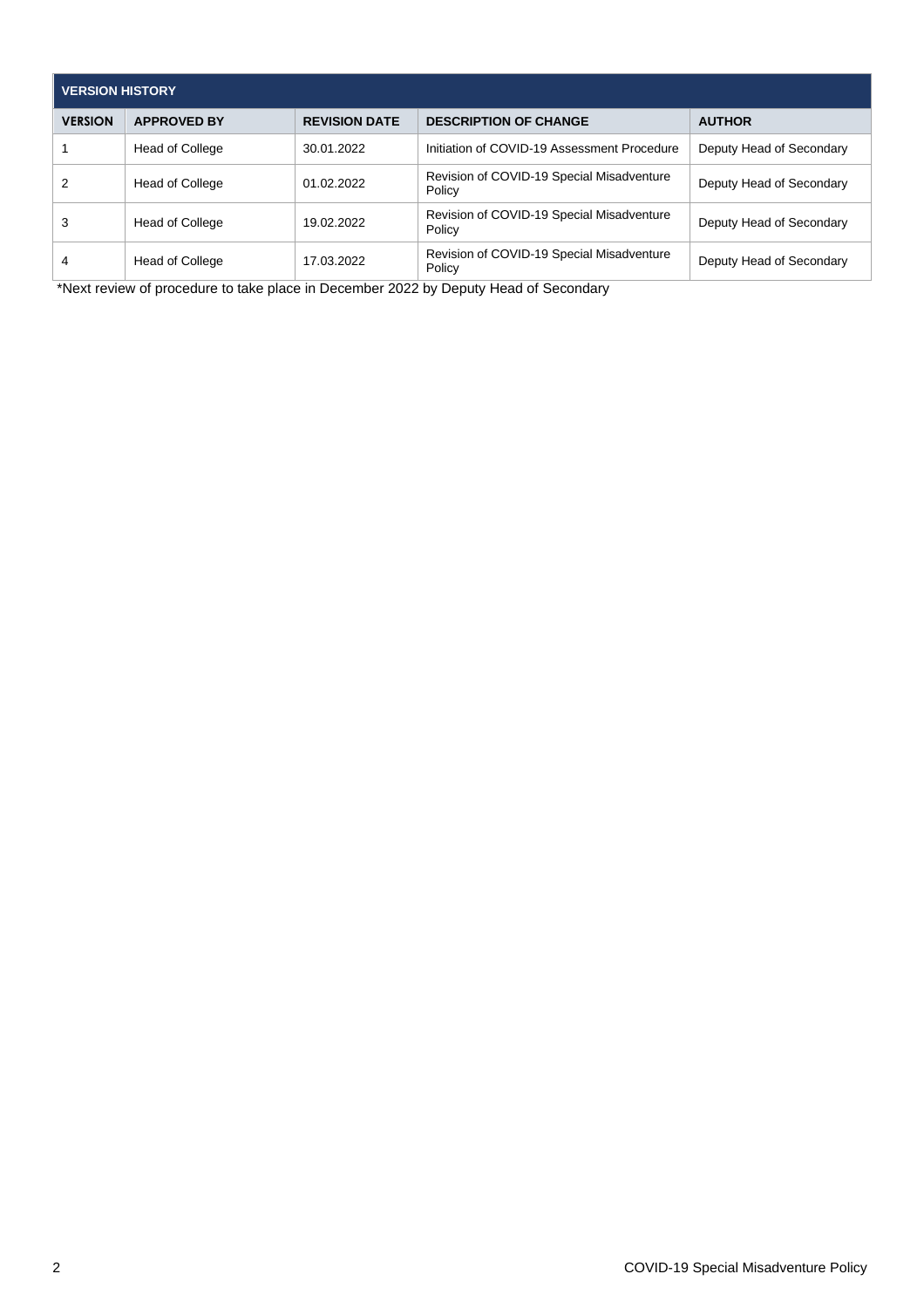## **COVID-19 Special Misadventure Policy**

About this policy

This policy sets out how St Mary & St Mina's Coptic Orthodox College assesses, resolves and follows up with students who are identified as 'household contacts' to COVID-19 or test 'positive' to COVID-19. The policy and procedures included sets out clear guidelines and expectations for stakeholders, ensuring that students and staff are aware of their responsibilities and that all precautions are taken to ensure equity and fairness.

#### **Who is eligible to apply for COVID-19 special misadventure?**

- Any student who has tested positive for COVID-19 within 7 days prior to an assessment task and has registered their result with the NSW Department of Health.
- Any student who is classified as a household contact due to a family member having contracted and registered a positive COVID-19 test result, 7 days prior to an assessment.

#### **What happens when a student misses their assessment task due to COVID-19?**

If the student has tested 'Positive' or is considered a 'Household contact':

- They must not attend college and will need to apply for Illness/Misadventure within the first 48 hours of being notified through the Deputy Head of Secondary (via email) and provide all evidence required.
	- o Evidence provided includes:
		- A medical certificate use a telehealth (phone appointment) service if you cannot see a doctor in person. *An SMS COVID-19 test result on its own is not sufficient evidence.*
		- Any correspondence from NSW Health that states the need to self-isolate.
		- Confirmation email of the registering of the positive result with 'Service NSW.' <https://www.service.nsw.gov.au/transaction/register-positive-rapid-antigen-test-result>

#### *Failure to apply within 48 hours for an appeal will result in an automatic estimate mark being granted for a missed assessment task.*

- Follow NSW Health advice and isolate for 7 days from the date of receiving a positive test or that of the household contact.
- Take a Rapid Antigen Test (RAT) test on day 6 and **ensure** it is negative. If negative and they no longer show symptoms, they can return to school on the  $8<sup>th</sup>$  day, after isolating for 7 days.

#### **What are my options for the assessment task/s missed?**

**When applying for a special COVID-19 misadventure** you will need to select from one of two options:

#### • OPTION  $1 \square$  Applicable to Yr 11 & 12 students ONLY

- o You may choose to sit an **alternate assessment task** that will be prepared by your teacher upon your **first day of return to school from isolation or at an agreed time with your teacher.**
- $\circ$  This task will be of the same standards (outcomes, content, weighting and duration) as the one that was issued to the other students of that course. The task will be held in the office of the Executive team.
- o You will receive an official mark for the task that will go towards their final academic mark and rank.
- $\circ$  If you have missed more than one task due to isolation the Deputy Head of Secondary will advise you of when you will be sitting those alternate tasks.

Please continue to the next page  $\rightarrow$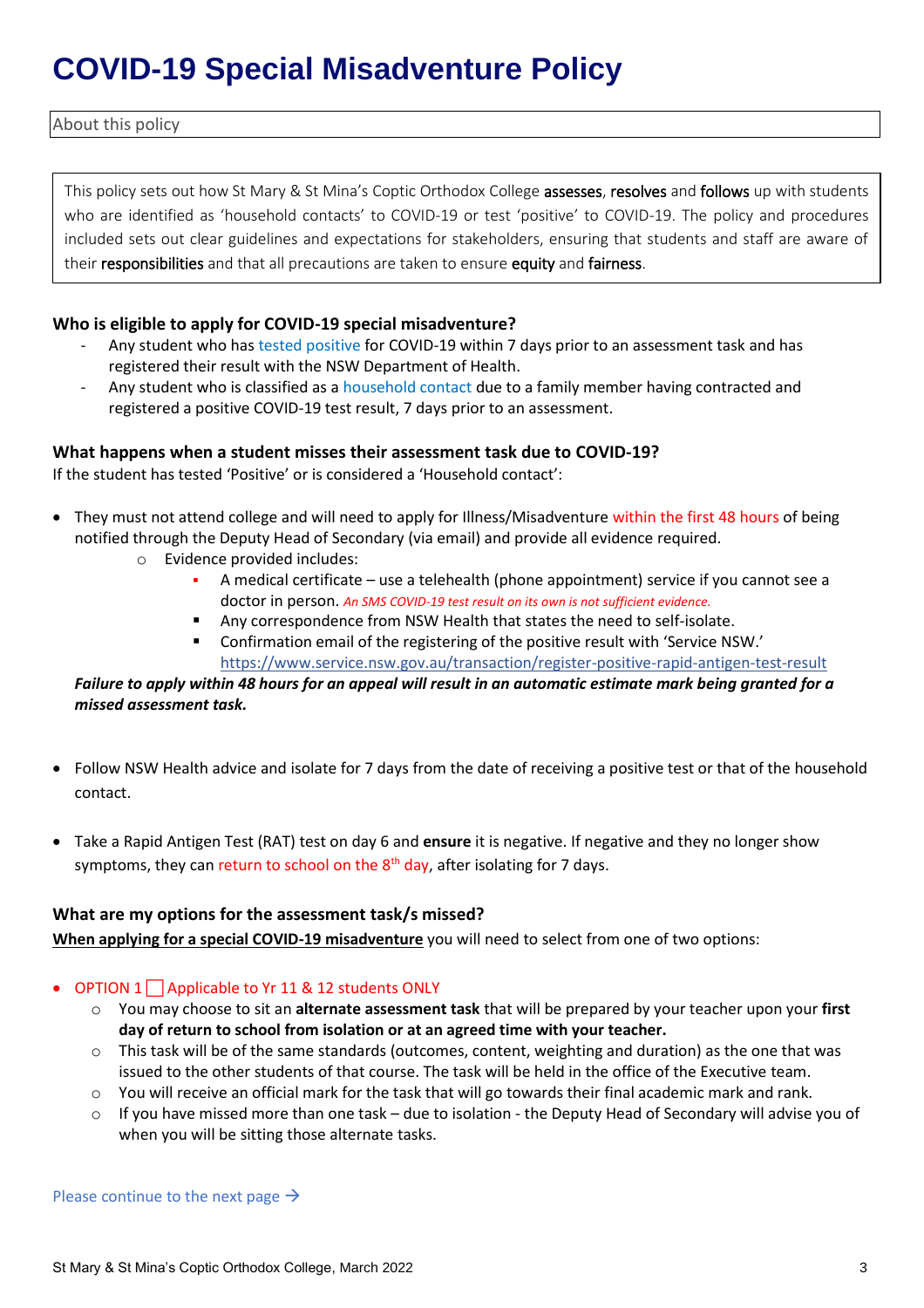- $\bullet$  OPTION 2
	- o Elect to receive an **estimate mark** for this task at the end of the academic year. The estimate mark will be granted at the conclusion of your course in accordance with your Z-score against the other students in the class and this mark will be included in the final academic mark and rank.
	- o Students will be afforded the opportunity to sit the **original assessment task like the remainder of the students** of that course and **receive explicit feedback** from the teacher. The estimate mark will still be the mark included in the final academic mark and rank.
	- o Your teacher will organise with you the time and date of when you will sit for the missed task.
- **If a student misses more than one task for the same course**, Option 2 will be non-applicable, and an alternate task will be set by the teacher where the student must sit that new task upon their return to college and be marked accordingly.

#### **What if a student needs to submit a project-based / hand-in task due to COVID-19?**

- If a student tests 'negative' for COVID-19 while in isolation at home and a project-based / hand-in assessment task is due, they must still **submit their task online and on time** - as scheduled in their assessment notification.
- If a student tests 'positive' for COVID-19 while in isolation, an **extension may be granted** to that student at the teacher's discretion. The student must provide evidence of a positive result by registering with NSW Health and providing the College with this evidence.

*\*This procedure is subject to change, in accordance with NSW Health and NESA regulations.*